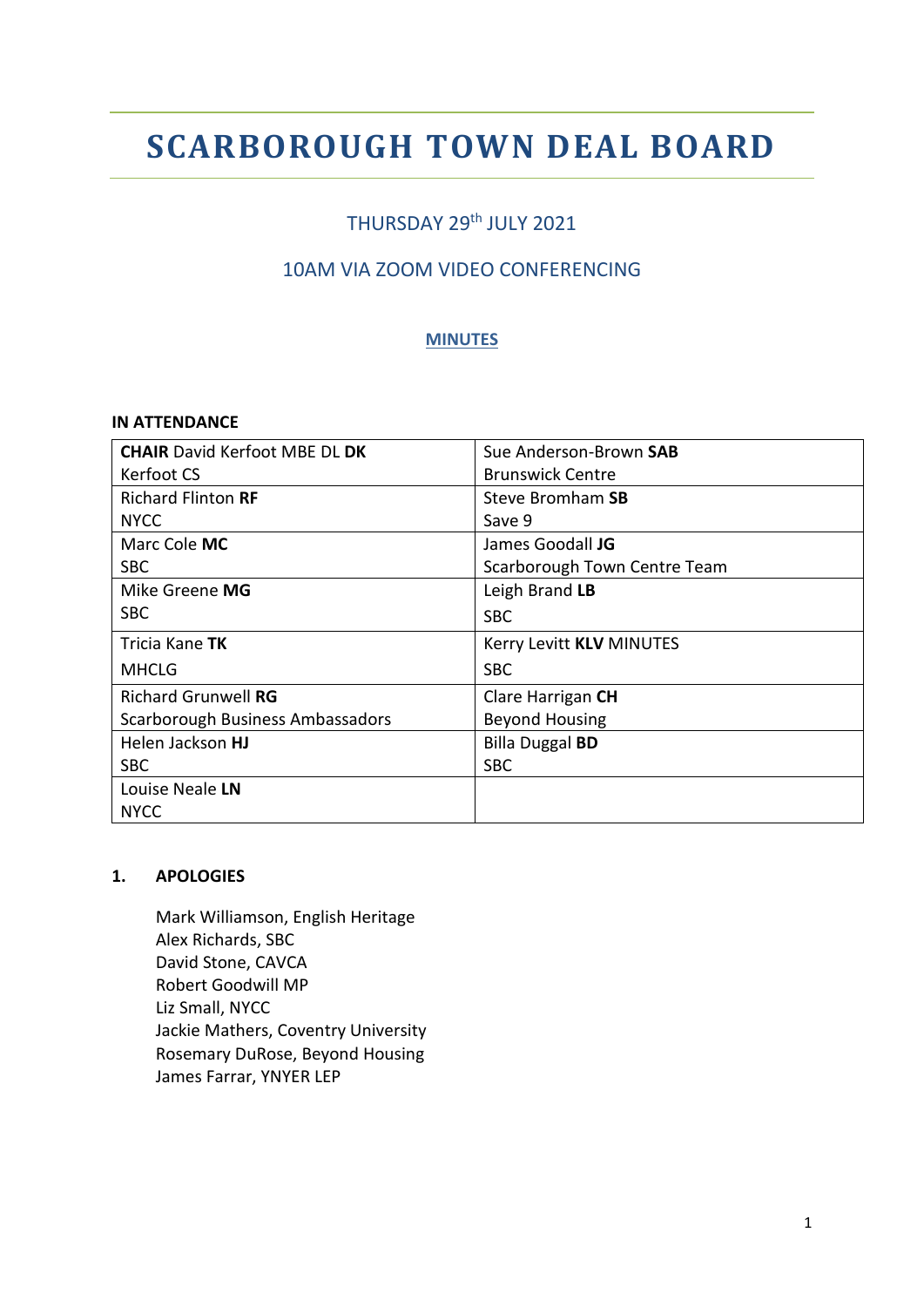#### **2. MINUTES OF LAST MEETING AND MATTERS ARISING**

- 2.1 Minutes of the meeting held on Thursday  $6<sup>th</sup>$  May 2021 agreed as a true record.
- 2.2 No matters arising.

#### **3. REGISTER OF INTERESTS**

- 3.1 DK empathised the importance of keeping the Register of Interests up to date and declaring interests at each meeting.
- 3.2 RG declared an interest in the Improving Scarborough Cricket Club project.
- 3.3 **ACTION**: KLV to circulate the Register of Interest form for all Board Members to update their interests.

#### **4. REVIEW OF THE TERMS OF REFERENCE**

- 4.1 The Terms of Reference document with suggested areas for amendments was circulated with the agenda.
- 4.2 HJ gave a brief presentation on the progress to date and the current stage highlighting the responsibility of the Board moving forward and the suggested amendments.
- 4.3 RF requested a further amendment to reference 1.3 to include that the Board will have responsibility for oversight on the effective delivery of the projects.
- 4.4 **ACTION**: HJ to update the Terms of Reference. KLV to recirculate.

#### **5. TOWN DEAL BOARD MEMBERSHIP**

- 5.1 DK asked if the Board were happy to continue with the current Chair arrangements. MG proposed DK remained as Chair. RF seconded. **AGREED: DK will remain as Chair of the Scarborough Town Deal Board.**
- 5.2 DK also requested Board members consider the current Board membership list and potential gaps. RG raised the issue that some members do not attend any meetings.
- 5.3 **ACTION:** MG to contact MHCLG to discuss the Board representation required and will prepare a recommendation paper. Board members to feed in any suggestions.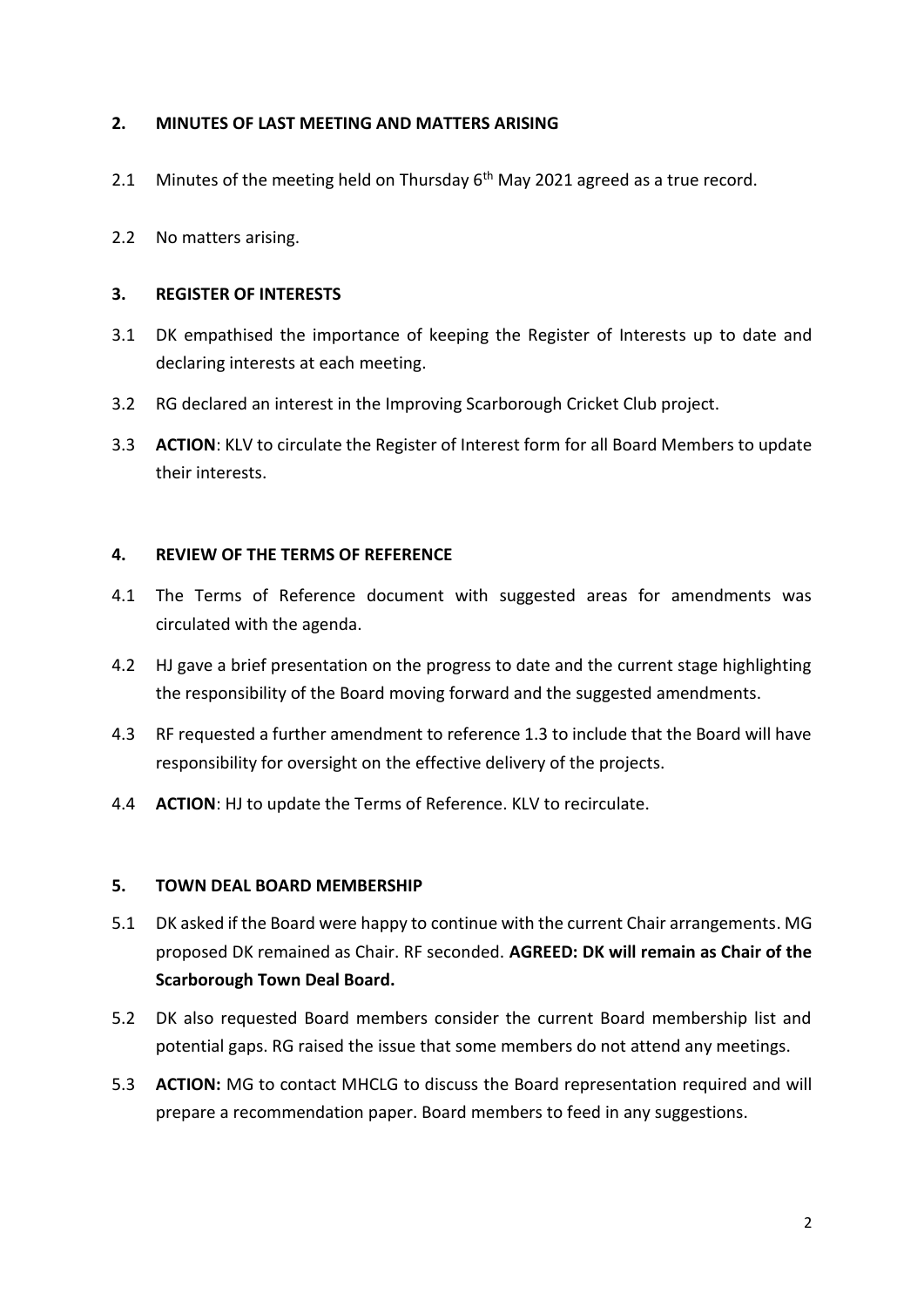#### **6. BUSINESS CASE DEVELOPMENT PROCESS**

- 6.1 HJ gave a presentation on the process each project must go through to ensure they develop a Full Business Case (FBC) compliant with the HM Treasury Green Book.
- 6.2 SBC is the accountable body for the funding and has to approve the FBC before a Summary Document for MHCLG is prepared and submitted. The Chair of the STDB must also sign off the Summary Document. FBCs are not submitted to MHCLG unless requested.
- 6.3 Each project lead will be expected to attend and present the key elements of the FBC and project to the STDB before submission to MHCLG. Each project has indicated which submission date they are aiming for.
- 6.4 **ACTION**: HJ to circulate the presentation slides.
- 6.5 SAB requested an update on the Scarborough Fair project.

The project has just completed the draft Feasibility Study which contains a number of suggestions, including a suggestion for a 'maker space' which will be explored and developed further during Full Business Case development. A robust Steering Group for the project has been established which is taking the project forward.

#### **7. PROJECT UPDATE**

- 7.1 HJ gave a brief overview on the current status of each of the projects.
- 7.2 For clarification, FabLab has not yet secured Community Renewal Funding for a pilot scheme but has been shortlisted to go through to Stage 2 of the funding process.
- 7.3 **ACTION**: HJ to circulate the presentation slides.

#### **8. AOB**

- 8.1 MG gave an updated on the recent Local Government Reorganisation announcement. MG and RF emphasised that SBC and NYCC are committed to working together to progress the current programme of projects and secure a Devolution Deal. The announcement shouldn't affect the work of the STDB.
- 8.2 DK announced that Ed Asquith is no longer working with the STDB on the communications and would like to record his thanks for the work Ed has undertaken over the last 18months.